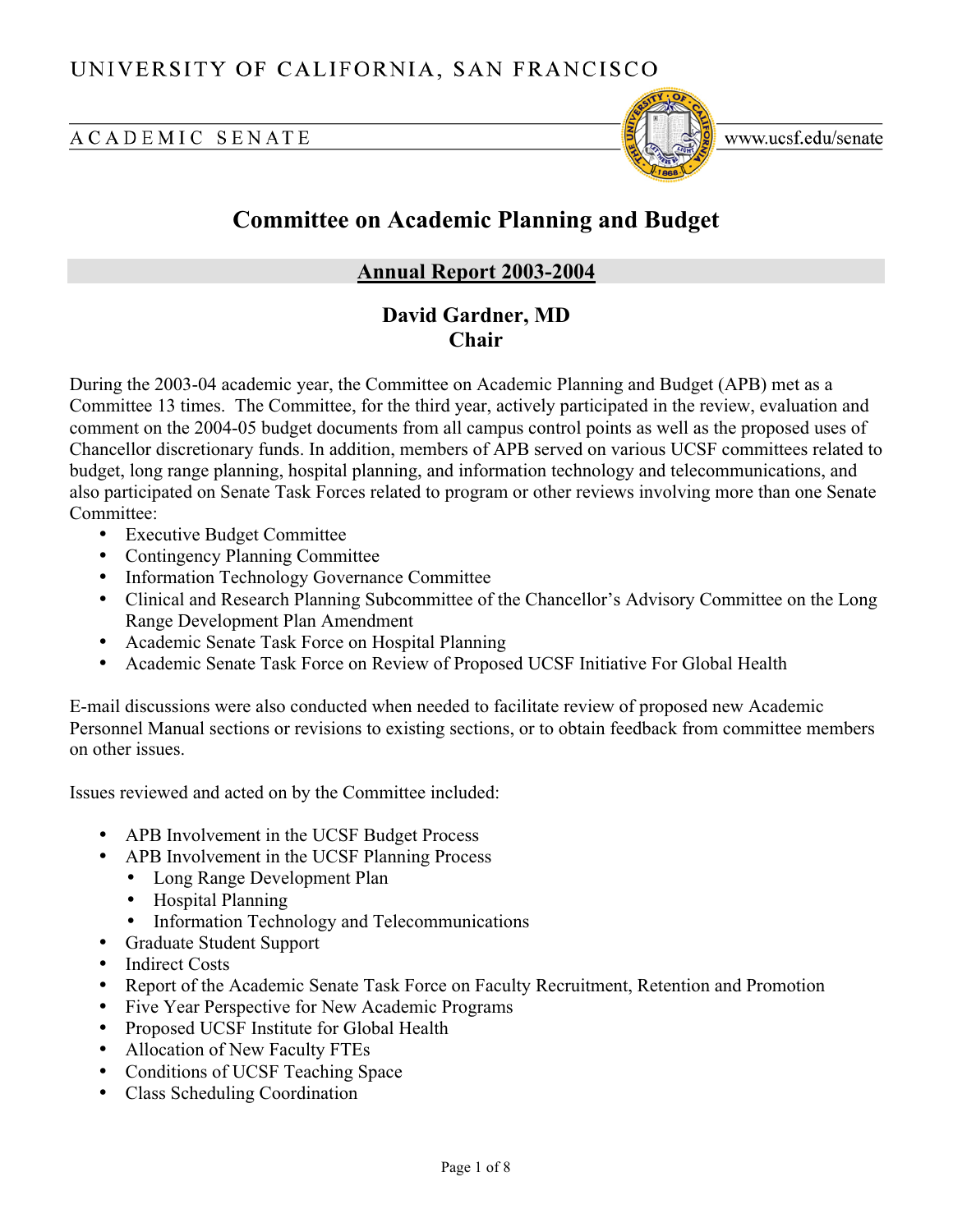- Proposal for Stipends for Academic Senate Leadership
- Subcommittees for Program and Other Reviews

# **Systemwide Issues**

Stanton Glantz served as the University Committee on Planning and Budget (UCPB) representative to APB until his appointment to Vice Chair of UCPB in February 2003. APB Chair David Gardner was appointed by Committee on Committees to replace S. Glantz as the Division's representative to UCPB. The following issues were of particular interest to APB.

**Resolution on Graduate Student Aid:** UCPB unanimously passed a resolution to restructure the allocation of graduate student aid to treat tuition and fee remissions associated with teaching assistantships as expenses to be charged to instructional budgets along with the costs of the teaching assistantships. The resolution also proposed that return-to-aid allocations for graduate student aid across the campuses be based on equitable considerations made with due regard to graduate student enrollments. APB expressed its support for this resolution.

**Indirect Costs**. Indirect cost recovery and the use of indirect costs has continued to be an issue for UCPB and APB. UC faculty would like to retain more indirect costs to support the research infrastructure which generated them, and APB has continued to work toward increasing the percentage returned to the originating units at UCSF. Department of Epidemiology and Biostatistics S. Hulley attended a UCSF APB Committee meeting and provided a historical overview of the issue, including background on the committee he chaired in the '90s which recommended the University return 20% of indirect costs to the faculty. Vice Chancellor for Administration and Finance Steve Barclay also spoke to APB on the issue, and indicated that the approximately 10-11% of indirect costs currently returned to faculty are allocated to the schools, and that the individual deans determine the specific distribution. Increasing the percentage of indirect costs returned to originating units will continue to be an issue for UCPB and APB in 2004-2005.

**California Institutes for Sciences and Innovation (CalISIs):** UCPB sent a letter to Academic Council Chair Larry Pitts reasserting their questions about how the CalISIs relate to the academic mission of the campuses that house them and the University as a whole. They also requested a response on the proposed procedures submitted in 2003 for the integration of CalISIs into the campuses and the University with respect to academic and budgetary issues. (*[Appendix 1.](http://www.ucsf.edu/senate/2003-2004/c-APB-2003-04-AnnualRp-Ap01.pdf)*) UCPB was informed that the new Provost would take up the issue in the fall of 2004.

• The CalISI affiliated with UCSF is the California Institute for Quantitative Biomedical Research (QB3), a cooperative effort among UCSF, UCB, UCSC and private industry to harness the quantitative sciences to integrate understanding of biological systems at all levels of complexity. (More information is available at: [http://www.qb3.org](http://www.qb3.org/)/.)

**Cost of Access to Online Journals**. UCPB considered the increasingly high cost to the University to purchase licenses for access to online journals. Increasing use of UC publishing mechanisms was discussed at APB, as were mechanisms to foster increased resource sharing amongst the campuses. Though UC negotiations with publisher Elsevier were successful, and the University obtained access to all journals for \$7.3 million for the current contract period, discussions regarding costs for purchasing licenses will likely continue at UCPB and the University Committee on Library (UCOL) in 2004-2005.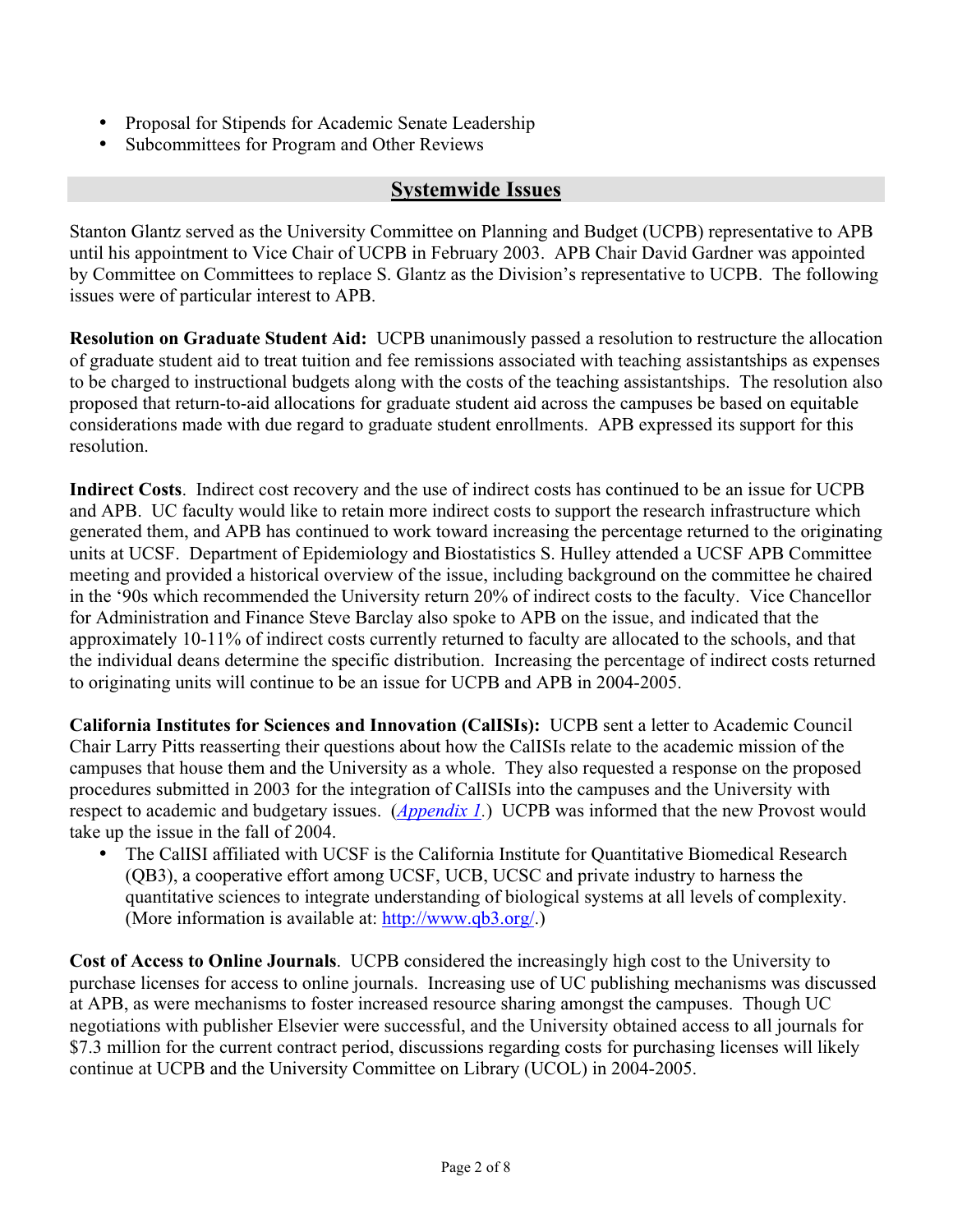# **UCSF Academic Planning & Budget Issues**

The Committee worked on several issues at the Division level.

### *APB Involvement in the Campus Budget Process*

In 2002, APB and the Chairs of the four Faculty Councils introduced a two-year pilot plan for integrating the Academic Senate into the campus budget and planning process. Two of the plans primary components were: (1) increased involvement of the Faculty Councils with their respective Deans in formulating the Schools' budget requests; and (2) APB's involvement in the budget process after the Schools have submitted their budget requests to the Chancellor. (*[Appendix 2.](http://www.ucsf.edu/senate/2003-2004/c-APB-2003-04-AnnualRp-Ap02.pdf)*) APB also requested the opportunity to review the recommendations of the Vice Chancellor control points, as well as any requests for Chancellor's discretionary funds.

In both 2001-02 and 2002-03, APB received incomplete information and was unable to provide comprehensive recommendations to the Chancellor regarding the budget proposals of the schools and Vice Chancellors and the requests for Chancellor's discretionary funds.

On July 1, 2004, Vice Chancellor for Administration and Finance Steve Barclay attended APB and presented a number of requests for Chancellor's discretionary funds, requesting that APB provide comments to the Chancellor by the end of July. VC Barclay also informed the Committee that each Vice Chancellor and School had been given an across the board cut, and that all had indicated their intention to fund it through Dean's reserves, departmental reserves, or across-the-board cuts to departments and units. APB reviewed the material and submitted its recommendations to the Chancellor on July 30, 2004. (*[Appendix 3.](http://www.ucsf.edu/senate/2003-2004/c-APB-2003-04-AnnualRp-Ap03.pdf)*)

On July 12, 2004, Senate Chair Leonard Zegans sent a letter to VC Barclay and Vice Chancellor for Advancement and Planning Bruce Spaulding discussing written timeframes and actions for future Senate review of the campus budget process. The letter also identified additional areas with which APB believed should be established process for their involvement in the future. (*[Appendix 4.](http://www.ucsf.edu/senate/2003-2004/c-APB-2003-04-AnnualRp-Ap04.pdf)*)

# *APB Involvement in the Campus Planning Process*

The major planning issue on campus for 2003-2004 centered around new hospital planning. VC Spaulding, who is a member of APB, provided regular updates on hospital planning related to potential acquisition of additional land at Mission Bay, status of current and planned buildings, as well as plans for future uses of space at Parnassus Heights and Mount Zion campuses.

**Clinical and Research Planning Subcommittee**. In 2002-2003, a Clinical and Research Planning Subcommittee was created as a central subcommittee of the Chancellor's Advisory Committee on the Long Range Development Plan Amendment (LRDPA Committee). The Subcommittee was co-chaired by Mark Laret, CEO of the UCSF Medical Center, and David Kessler, Dean of the School of Medicine, and its members included the deans of the schools, department chairs, vice chancellors and other faculty members. Academic Senate representatives were Senate Chair Leonard Zegans, Senate Vice Chair Deborah Greenspan, and APB Chair David Gardner. The Subcommittee was charged with making a recommendation for clinical and research programs for the Mission Bay, Parnassus and Mount Zion sites.

The Clinical and Research Planning Subcommittee, which met approximately monthly throughout 2003- 2004, was facilitated by consultant group Kurt Salmon and Associates. At the same time, to ensure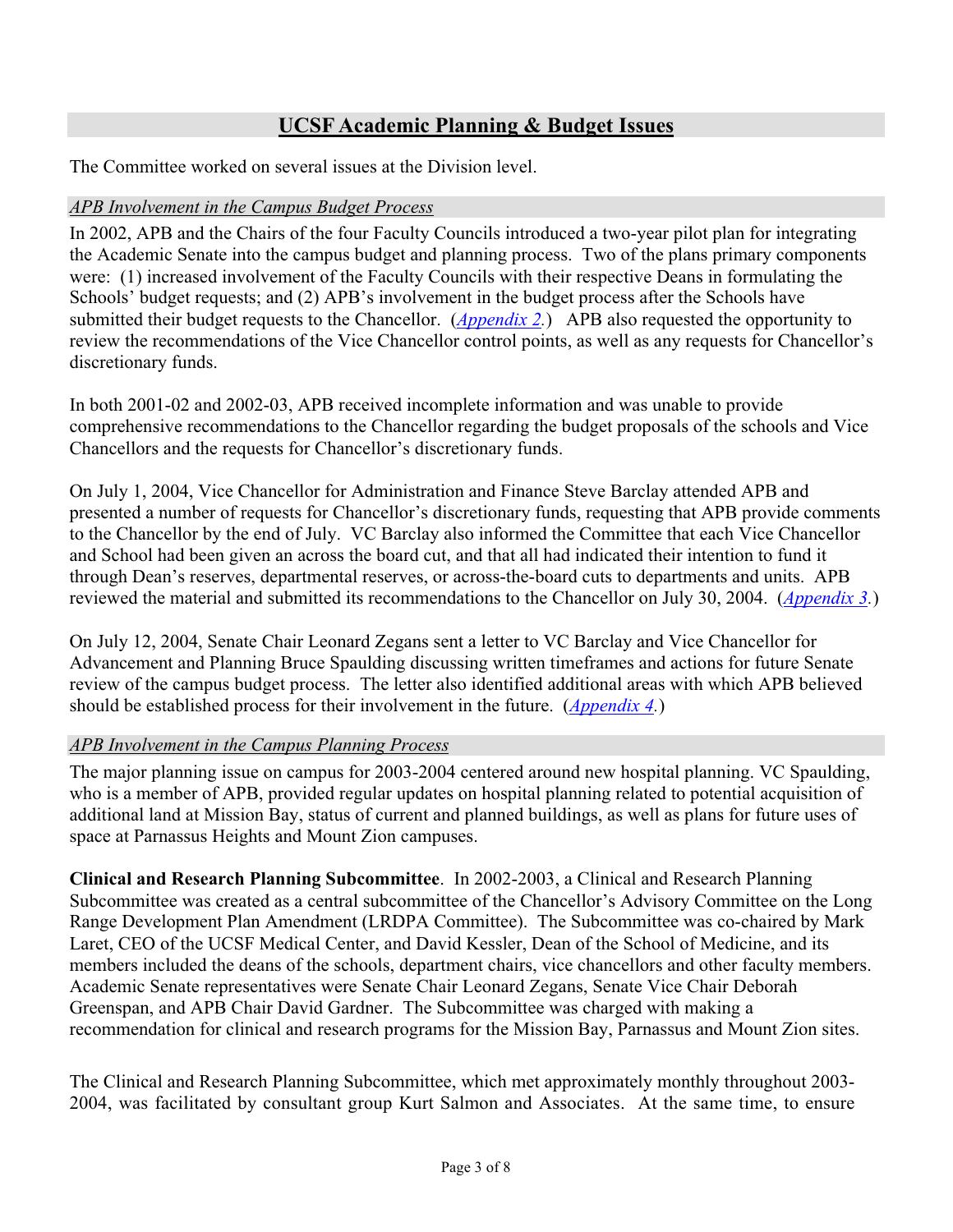faculty input into the planning process, the consultants worked with the Academic Senate to facilitate Town Hall meetings, school retreats and a series of faculty focus groups.

In order to obtain input from a broad range of new, junior, senior and mid-career faculty, the Academic Senate formed a Task Force on Hospital Planning chaired by APB Chair Gardner to coordinate focus groups on the proposed plans related to hospital planning. The Task Force, which included members from all four Faculty Councils, APB, the Committee on Clinical Affairs, Graduate Council, the Committee on Educational Policy and the Committee on Research, invited approximately 200 faculty members to participate in the focus groups. (*[Appendix 5](http://www.ucsf.edu/senate/2003-2004/c-APB-2003-04-AnnualRp-Ap05.pdf)*.)

For the approximately 60 who did participate, the Task Force developed questions to assist the faculty with identifying their concerns:

- 1. What is the impact of multiple sites, including Mission Bay, on your ability to provide teaching, clinical training, and patient care? (Include issues arising from geographic separation.)
- 2. What should be the balance between primary care and subspecialty care (tertiary care) at UCSF (Parnassus, Mount Zion, and Mission Bay)?
- 3. Should Mission Bay become the site of a specialty hospital? If so, for what specialties?

The major faculty concerns identified by the focus groups were as follows:

- Technology infrastructure
- Faculty access to records
- Faculty access to work space/student meeting space
- Location of clinical and translational researchers
- Services for women and children
- Development of a "research tower" at Mission Bay
- Ambulatory care practices
- Teaching facilities and space
- Parking and transportation
- Facilities/accommodations for out-of-area patients
- Library space

After completion of the focus groups, Senate Chair L. Zegans prepared a summary of faculty concerns with new hospital planning for Subcommittee Co-chairs Laret and Kessler. (*[Appendix 6](http://www.ucsf.edu/senate/2003-2004/c-APB-2003-04-AnnualRp-Ap06.pdf)*.)

Throughout the year, APB also relayed faculty perspectives and concerns regarding planning efforts and consultant recommendations to the Subcommittee though Chair Gardner, Senate Chair Zegans, and Senate Vice Chair Greenspan.

Subcommittee recommendations are anticipated to be released in the summer of 2004, and Subcommittee Co-Chairs Laret and Kessler have expressed their desire to present the recommendations to the Regents at their September 2004 meeting. Senate Chair Zegans has indicated that he will appoint a Task Force consisting of members of APB, the Committee on Education Policy and the Committee on Clinical Affairs to provide Senate feedback on the final recommendation.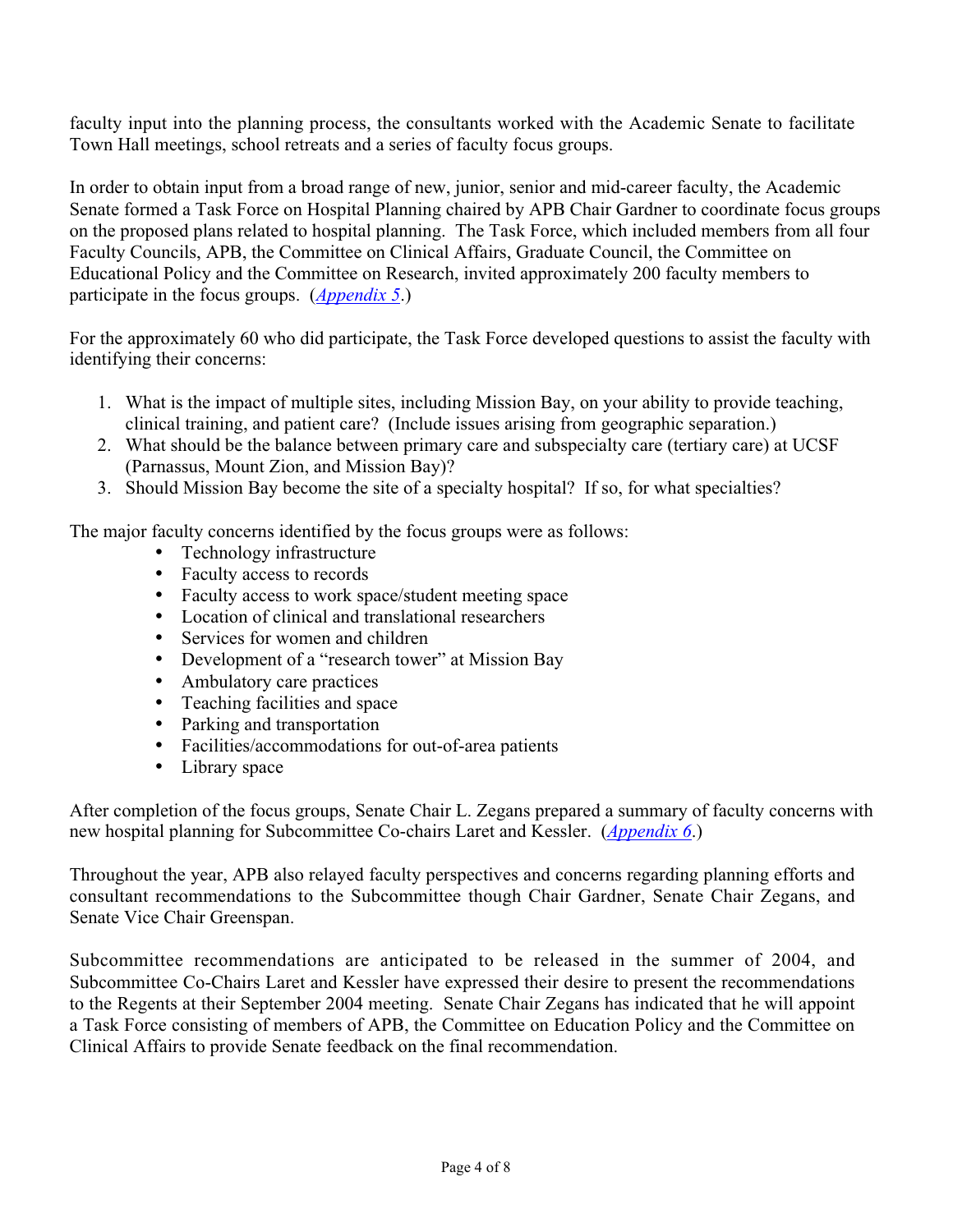# *Recommendations on the Report of the Academic Senate Task Force on Faculty Recruitment, Retention and Promotion*

The Academic Senate Task Force on Faculty Recruitment, Retention and Promotion was formed in 2002 to continue studying factors that influence the success rate of clinician scientists and to address a general concern about the shift in the nature of appointments in the UCSF faculty away from Senate appointments (Ladder Rank, In-Residence, and Clinical X) to non-Senate appointments (Clinical and Adjunct). At the direction of the Task Force, Senate Office analysts interviewed a random sample of 100 Clinical and Adjunct faculty about the nature of their work and their responsibilities. After analyzing the results, the Task Force determined that approximately 40% of UCSF Clinical and Adjunct faculty are doing work indistinguishable from that of Senate series faculty. The Task Force's complete report is located at [http://www.ucsf.edu/senate/2002-2003/v2-FRRP-12-17-03-Report.pdf.](http://www.ucsf.edu/senate/2002-2003/v2-FRRP-12-17-03-Report.pdf)

The Task Force made recommendations to remedy this inequity, and APB was asked to comment on these recommendations from a budgetary prospective. APB's comments included a recommendation requiring that salaried, full-time faculty in the Adjunct or Clinical series at the Associate or Full Professor rank, at their request, be reviewed for possible shift to the in Residence or Ladder Rank (or Clinical X) track at their next scheduled merit/promotion review. APB recommended that this review be performed by senior faculty who are familiar with the requirements for appointment or promotion in the different Academic Senate series (e.g. CAP or former CAP members), and that as it would occur at a faculty member's next regular review, the process be limited to three years. During the three year period, the career review would take the place of a formal national search. Afterward, this process for entry into Senate series would not be continued, unless the Academic Senate recommended otherwise.

APB's recommendations have been forwarded to the Faculty Councils and Committee on Faculty Welfare for comment, and will then be forwarded to the Senate Chair. (*[Appendix 7](http://www.ucsf.edu/senate/2003-2004/c-APB-2003-04-AnnualRp-Ap07.pdf)*.)

# *Update to UCSF Five-Year Perspective*

UCSF administration asked the Senate to review the draft update to the campus five-year perspective for new academic programs and provide any suggested edits or additions. The overall review was positive, but APB members did note that the expansion of the programs on informatics in the School of Pharmacy had been put on hold, and that there was not mention in the other schools or for the campus as a whole of an academic program in informatics. APB indicated that such a program and the infrastructure for such a program are needed on this campus, and that without this program and infrastructure, it will be difficult for UCSF to remain competitive in the  $21^{st}$  century. (*[Appendix 8.\)](http://www.ucsf.edu/senate/2003-2004/c-APB-2003-04-AnnualRp-Ap08.pdf)* 

# *Proposal for the UCSF Institute for Global Health*

A joint Task Force comprised of representatives from APB, Graduate Council, and the Committee on Research participated in a coordinated Academic Senate review of the proposal for a new ORU, the UCSF Institute for Global Health (IGH). APB raised some potential concerns in regards to funding resources and potential overlap between the IGH and the Global Health Sciences program. After George Rutherford, Interim Director of the IGH, attended APB and illustrated the substantial differences between the programs, APB indicated its support for the proposal. (*[Appendix 9.](http://www.ucsf.edu/senate/2003-2004/c-APB-2003-04-AnnualRp-Ap09.pdf)*)

# *Allocation of New Faculty FTE*

In 2001-2002, APB agreed that the Senate should be involved in all future FTE allocation decisions. In 2002-2003, 12 new FTE were allocated among the four schools by an advisory committee to the Chancellor,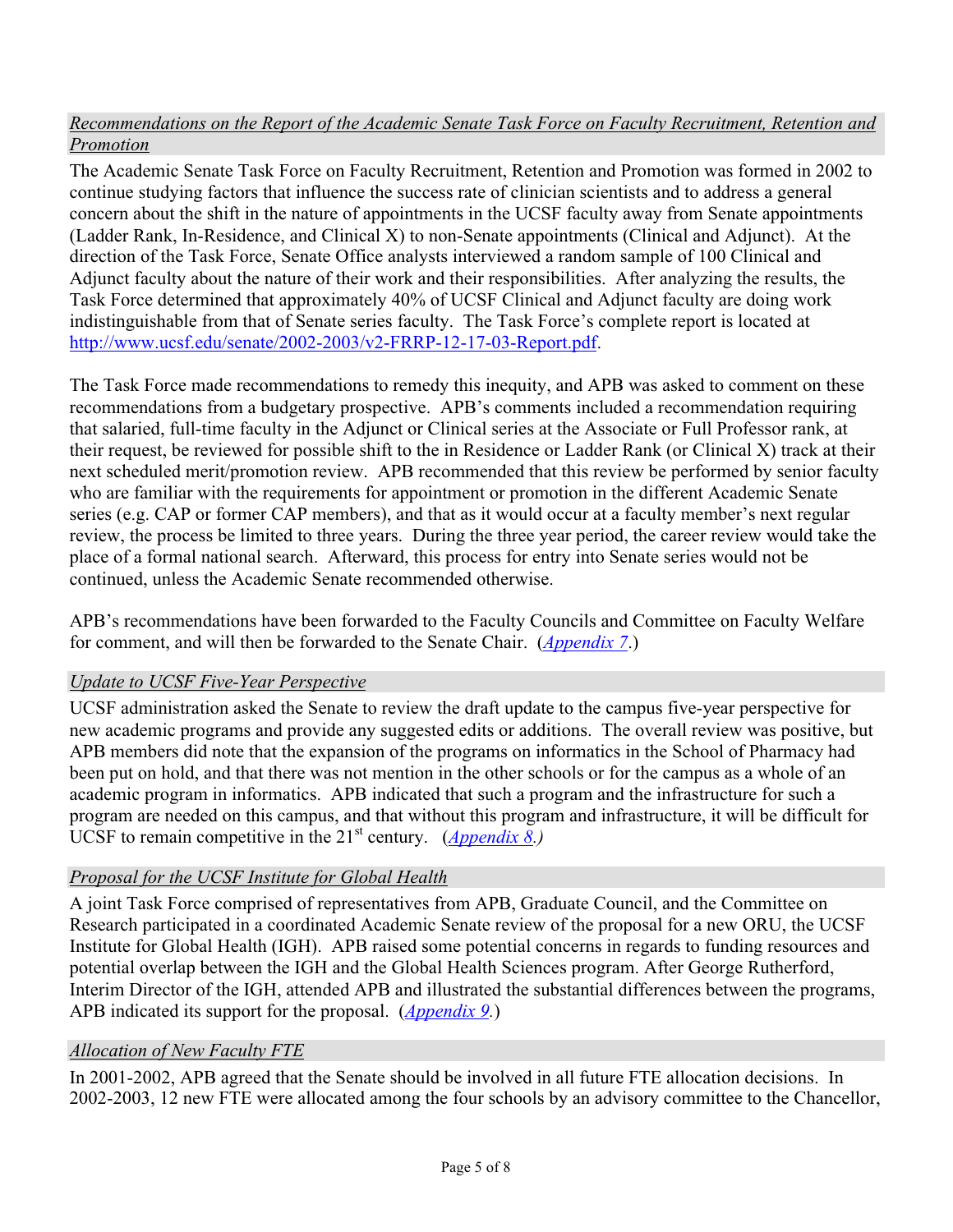which included the Chair of the Committee on Research, but did not include members of APB. In 2003- 2004, APB has continued to work towards the goal of having programmatic FTE allocations come before the Committee, and in July 2004, APB once again made this request in a letter to VC Barclay and Spaulding. APB will continue to discuss the process for Senate input on future faculty FTE allocation decisions in 2004-2005. (*[Appendix 4](http://www.ucsf.edu/senate/2003-2004/c-APB-2003-04-AnnualRp-Ap04.pdf)*.)

### *Conditions of UCSF Teaching Space*

APB received a request from the School of Medicine Faculty Council noting the wear and damage in UCSF's classrooms and lecture halls and requesting that APB place a high priority on classroom facilities improvement. Vice Chancellor for Academic Affairs Dorothy Bainton reported to APB that there is \$150,000 in the annual budget allotted to classroom maintenance and support, and that she, VC Barclay, and Dean C. Attkisson would do a walk-through of classroom space, particularly Cole Hall, to note specific needs.

### *Class Scheduling Coordination*

Classroom Scheduling Advisory Committee (CSAC) Chair Mike Winter attended APB to provide updates on their work towards better coordination of class scheduling between schools. Currently, the schools are planning their curriculum and schedules independent of each other, with schools and faculty planning classes at their convenience with different start and stop dates. Thus courses in different quarters in different schools can overlap by a few weeks and both courses cannot use the same room, creating a classroom shortage. Additionally, students' ability to attend interdisciplinary classes is severely limited. CSAC has recommended purchase of a software program which would allow the schools to operate on a common calendar (aligning all four quarters). APB will continue to be involved with this process in 2004-2005.

#### *Proposal for Stipends for Academic Senate Leadership*

APB concurred with a communication from the Committee on Committees (COC) which proposed permanent additional funding to the Academic Senate Office to be used to award stipends to the Chair and Vice Chair of the Division, the Chair of APB, and the Chair of Committee on Academic Personnel (CAP), as well as a small stipend to the departments of all CAP members and all Committee chairs. (*[Appendix 10](http://www.ucsf.edu/senate/2003-2004/c-APB-2003-04-AnnualRp-Ap10.pdf)*.) APB recommended that the COC recommendations be modified to reflect that instead of faculty receiving stipends directly, that the funds be made available to Department Chairs to offset the time or other resources consumed when faculty hold leadership roles on Senate Committees. Additionally, the Committee amended the original COC request to include an allocation of \$5,000 for the chair of the Committee on Research. APB included the proposal as a priority in the Committee's communication to the Chancellor regarding 2004-05 Chancellor discretionary funding allocations. *[\(Appendix 3.\)](http://www.ucsf.edu/senate/2003-2004/c-APB-2003-04-AnnualRp-Ap03.pdf)*

# *APB Subcommittees for Program and Other Reviews*

In order to help streamline APB's process of reviewing proposed changes to the Academic Personnel Manual (APM), programs and other reviews in which APB participates during the academic year, APB named a series of subcommittees composed of two APB members each. The subcommittees shall be tasked with performing one or more of these reviews, as needed. (*[Appendix 11](http://www.ucsf.edu/senate/2003-2004/c-APB-2003-04-AnnualRp-Ap11.pdf)*.)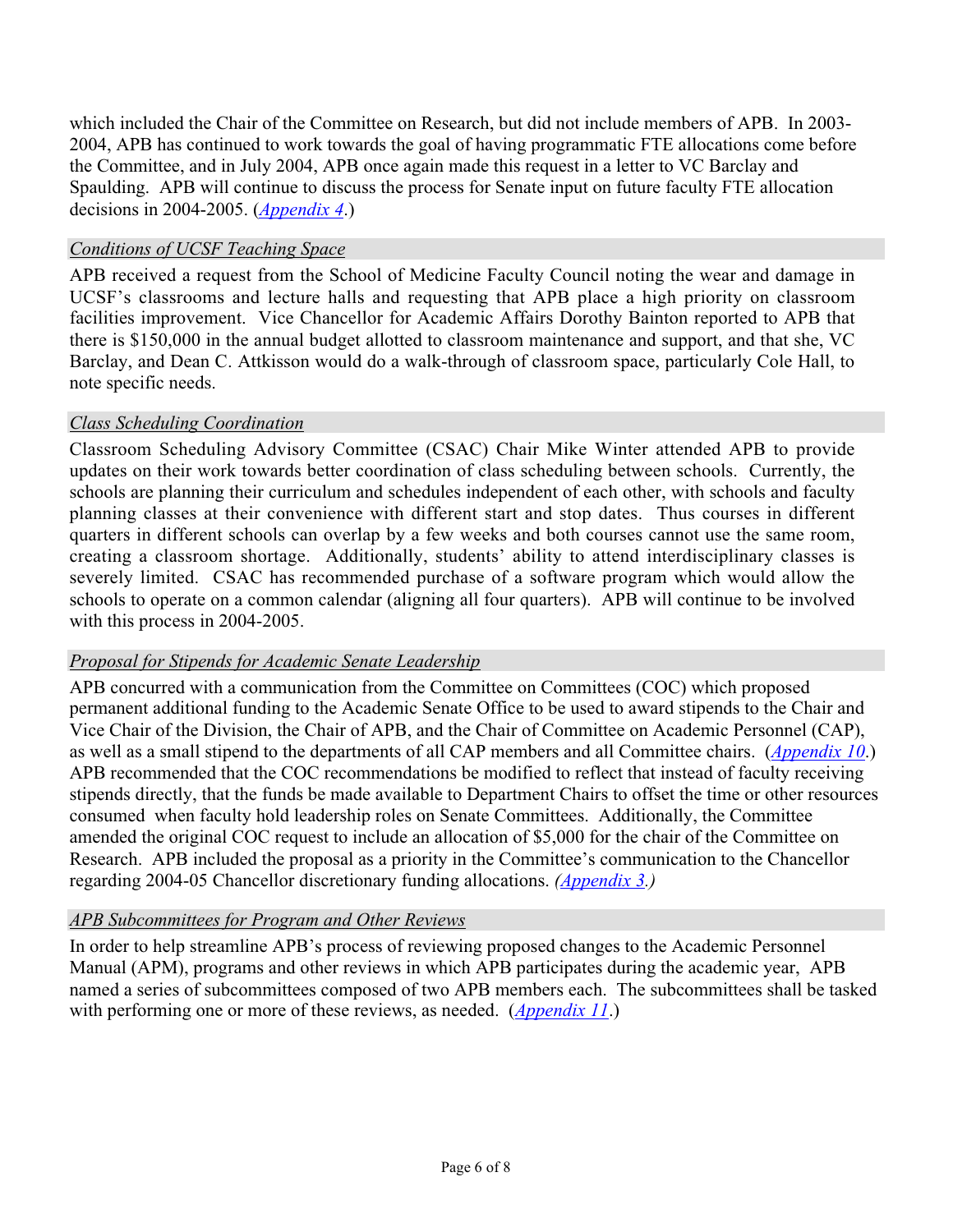#### *Issues for the 2004-2005 Academic Year*

- **Review and recommend to Chancellor and Executive Budget Committee an adequate permanent budget for Senate Office operations, including consideration of designating the Academic Senate as its own control point.**
- Institute a specific annual timeline for Senate review of budget documents from all control points and the Chancellor's discretionary funds.
- Increase regular communication between the Contingency Planning Committee, Executive Budget Committee and APB.
- Actively participate in strategic budget planning efforts initiated by VC Barclay.
- Assist with increasing regular communication between the Faculty Councils and their respective Deans related to budget and planning.
- Increase communication between APB and APB liaisons serving on other task forces and committees.
- Continue to consider planning and budget implications of clinical and research plans for Mission Bay, Parnassus and Mount Zion. Recommend a task force to evaluate the impact of the Mission Bay clinical facilities on faculty quality of life.
- Identify ways to increase the Committee's focus on planning issues. Request inclusion of APB Chair on Long Range Development Plan Amendment Committee.
- Continue to discuss process for Senate input on future faculty FTE allocation decisions.
- Follow up on EVC Washington/VC Barclay action on classroom facilities improvement (specifically Cole Hall).
- Obtain input from the Faculty Councils on the report of the Task Force on Faculty Recruitment, Retention and Promotion, including APB's recommendations, and submit recommendations to the Senate Chair for further discussions with the Chancellor.
- Continue to discuss mechanisms for meeting the goal of 20% indirect cost return to faculty. Consider naming a Task Force to address this issue.
- Continue to monitor progress of the Classroom Scheduling Advisory Committee.
- Review transmittals from all standing Senate Committees and Senate Officers relating to policy or other recommendations with a potential fiscal impact.
- Issue Senate input on administrative budget recommendations for 2005-06.

#### **Respectfully submitted,**

#### **Committee on Academic Planning and Budget**

David G. Gardner, Chair Lisa Bero, Vice-Chair Marguerite Engler Warren Gold Harold Goodis Deborah Greenspan Susan Janson James Kahn John Kane Dennis Nielsen Norman Oppenheimer William Seaman